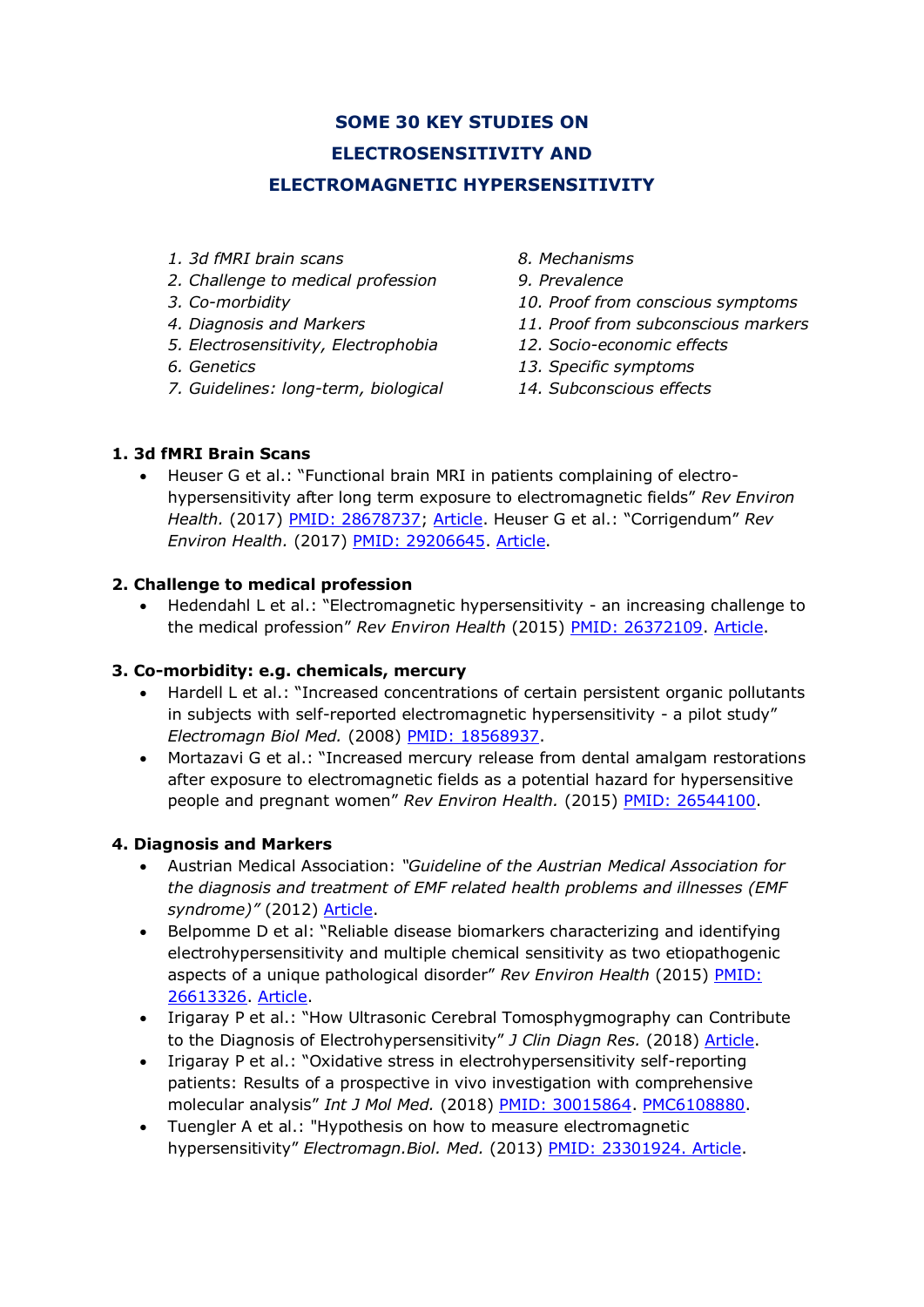

*\_\_\_\_\_\_\_\_\_\_\_\_\_\_\_\_\_\_\_\_\_\_\_\_\_\_\_\_\_\_\_\_\_\_\_\_\_\_\_\_\_\_\_\_\_\_\_\_\_\_\_\_\_\_\_\_\_\_\_\_\_\_\_\_\_\_\_\_\_\_*

### **5. Electrosensitivity and Electrophobia (nocebo effect): different conditions**

- Bogers RP et al.: "Individual variation in temporal relationships between exposure to radiofrequency electromagnetic fields and non-specific physical symptoms: A new approach in studying 'electrosensitivity'" *Environ Int.* (2018) [PMID:](https://www.ncbi.nlm.nih.gov/pubmed/30227317)  [30227317.](https://www.ncbi.nlm.nih.gov/pubmed/30227317) [Article.](https://www.sciencedirect.com/science/article/pii/S0160412018303088?via%3Dihub)
- Dieudonne M: "Does electromagnetic hypersensitivity originate from nocebo responses? Indications from a qualitative study" *Bioelectromagnetics* (2016) PMID: [26369906.](http://www.ncbi.nlm.nih.gov/pubmed/26369906) [Article.](https://core.ac.uk/download/pdf/47325643.pdf)

### **6. Genetics**

• De Luca C et al: "Metabolic and genetic screening of electromagnetic hypersensitivity subjects as a feasible tool for diagnostics and intervention" *Mediators Inflamm.* (2014) [PMID: 24812443.](http://www.ncbi.nlm.nih.gov/pubmed/24812443) [Article.](http://www.ncbi.nlm.nih.gov/pmc/articles/PMC4000647/pdf/MI2014-924184.pdf)

### **7. Guidelines: long-term and biological**

*The FCC's and ICNIRP's short-term (6 or 30 minutes) heating-only guidelines were based on Schwan's 1953 mistake that heating is the only health effect. In fact, exercise can also cause a one degree rise in body temperature but without the specific cancer, cardiovascular, fertility and neurological damage, including electrosensitivity, caused by man-made EMFs.*

- Belyaev I et al.: "EUROPAEM EMF Guideline 2016 for the prevention, diagnosis and treatment of EMF-related health problems and illnesses" *Rev Environ Health* (2016) [PMID: 27454111.](https://www.ncbi.nlm.nih.gov/pubmed/27454111) [Article.](https://www.degruyter.com/downloadpdf/j/reveh.2016.31.issue-3/reveh-2016-0011/reveh-2016-0011.pdf)
- [BioInitiative Report:](http://www.bioinitiative.org/) "A Rationale for Biologically-based Public Exposure Standards for Electromagnetic Fields (ELF and RF)" (2012).
- Fragopoulou A et al.: "Scientific panel on electromagnetic field health risks: consensus points, recommendations, and rationales" *Rev Environ Health.* (2010) [PMID: 21268443.](http://www.ncbi.nlm.nih.gov/pubmed/21268443) [Article.](http://emfsafetynetwork.org/wp-content/uploads/2011/07/Seletun-Statement-2010.pdf)

#### **8. Mechanisms**

- Pall ML: "Electromagnetic fields act via activation of voltage-gated calcium channels to produce beneficial or adverse effects" *J Cell Mol Med.* (2013) [PMID:](http://www.ncbi.nlm.nih.gov/pubmed/23802593)  [23802593.](http://www.ncbi.nlm.nih.gov/pubmed/23802593) [PMC3780531.](https://www.ncbi.nlm.nih.gov/pmc/articles/PMC3780531/)
- Sherrard RM et al.: "Low-intensity electromagnetic fields induce human cryptochrome to modulate intracellular reactive oxygen species" *PLoS Biol.* (2018) [PMID: 30278045.](https://www.ncbi.nlm.nih.gov/pubmed/30278045) [Article.](https://doi.org/10.1371/journal.pbio.2006229)
- Yakymenko I et al: "Oxidative mechanisms of biological activity of low-intensity radiofrequency radiation" *Electromagn Biol Med.* (2015) [PMID: 26151230.](http://www.ncbi.nlm.nih.gov/pubmed/26151230)

#### **9. Prevalence**

• Bevington M: "The Prevalence of People with Restricted Access to Work in Manmade Electromagnetic Environments" *J Environ Health Sci.* (2019) [Article.](https://www.ommegaonline.org/article-details/The-Prevalence-of-People-With-Restricted-Access-to-Work-in-Man-Made-Electromagnetic-Environments/2402)

### **10. Proof from conscious symptoms**

• Abdel-Rassoul G et al.: "Neurobehavioral effects among inhabitants around mobile phone base stations" *Neurotoxicology.* (2007) [PMID: 16962663.](https://www.ncbi.nlm.nih.gov/pubmed/16962663)